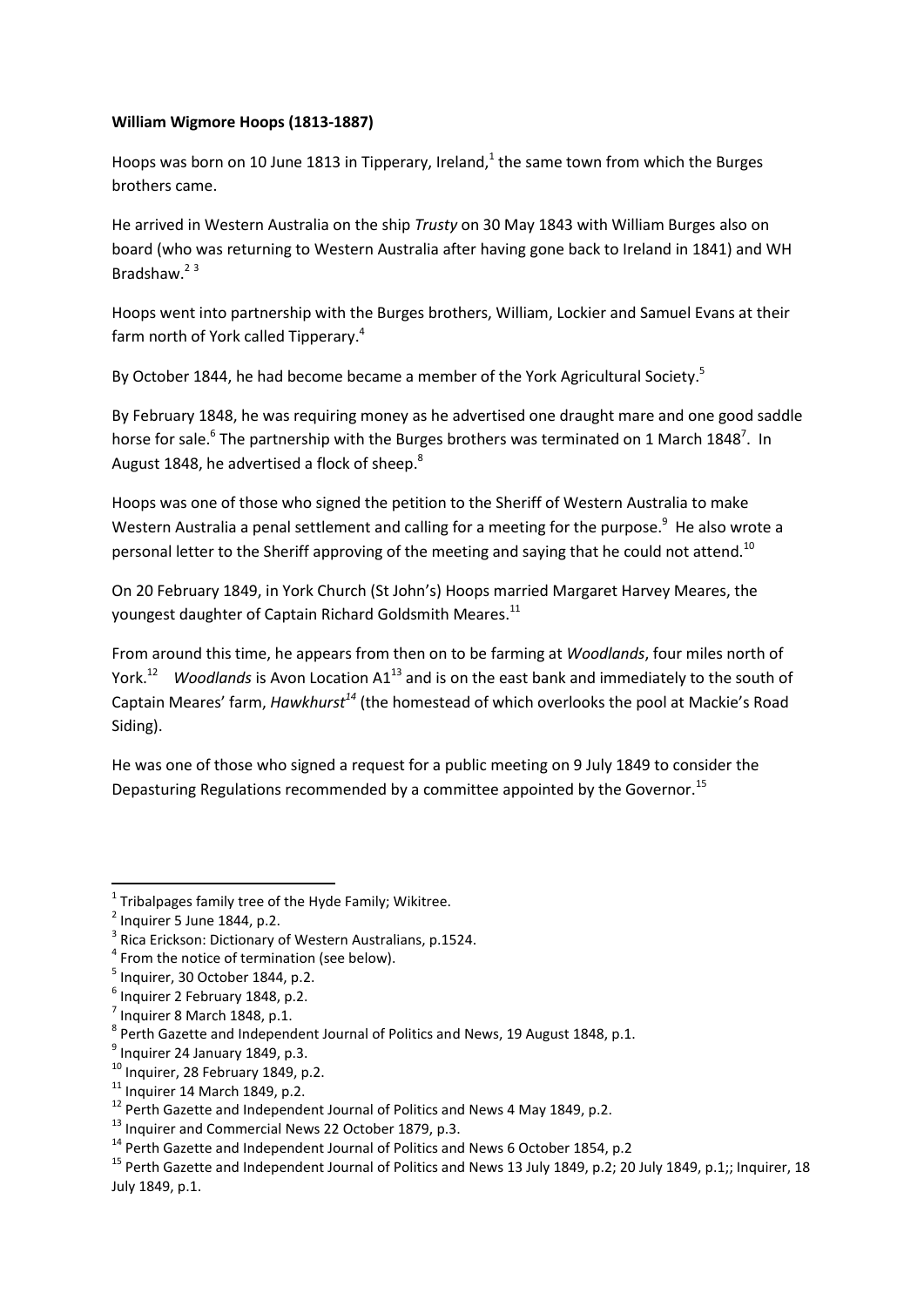He was one of the investors in the Western Australian Mining Company who requested a meeting of shareholders to consider purchasing the land to the northward containing copper and discontinuing works at Kelmscott.<sup>16</sup>

He was also one of those who signed a letter to the Inquirer objecting to the appointment of Clifton and Brown as representative of their districts in June 1951.<sup>17</sup> He later signed the open letter denying that Samson, Brown and Clifton (who had been appointed to the Legislative Council) represented the opinion of the Colonists.<sup>18</sup> This gave rise to more correspondence about representative government, and more meetings<sup>19</sup> including an allegation that Hoops was the author of false allegations.<sup>20</sup> Hoops joined a committee to make submissions about representative government.<sup>21</sup> One of the resolutions carried at a public meeting on 12 July 1856 was that "this Committee protests, in the strongest manner, against any taxation without proper representation".<sup>22</sup>

In July 1851, at a meeting of the York Agriculture Society, he seconded a motion that until ticket-ofleave men become accustomed to the colony and its usages, their wages should not be more than 1 pound per month.<sup>23</sup>

A road was being constructed past *Woodlands* in March 1852.<sup>24</sup> His son, Richard, was born on 29 October 1852.<sup>25</sup>

From 1853 onwards, he was Honorary Secretary of the York Races and involved in all its activities.<sup>26</sup>

He was a member of the committee for the building of a new Anglican Church, $^{27}$  and involved in the promotion of a depot for bibles and prayer books.<sup>28</sup> He was involved in the debate about the role of

**.** 

 $16$  Inquirer 13 March 1850, p.1.

<sup>&</sup>lt;sup>17</sup> Perth Gazette and Independent Journal of Politics and News 6 June 1851, p.3; Inquirer 11 June 1851, p.3.

 $18$  Inquirer 20 August 1852, p.2.

<sup>&</sup>lt;sup>19</sup> Perth Gazette and Independent Journal of Politics and News 17 August 1855, p.2; Inquirer and Commercial News 22 August 1855, p.2; Inquirer and Commercial News 20 February 1856, p.1.

<sup>&</sup>lt;sup>20</sup> Perth Gazette and Independent Journal of Politics and News 30 August 1854, p.3, 1 September 1854, p.2.

<sup>&</sup>lt;sup>21</sup> Perth Gazette and Independent Journal of Politics and News 14 March 1856, p.2; Inquirer and Commercial News 26 March 1856, p.2; Inquirer and Commercial News 1856, p.3.

<sup>&</sup>lt;sup>22</sup> Inquirer and Commercial News 23 July 1856, p.3.

<sup>&</sup>lt;sup>23</sup> Perth Gazette and Independent Journal of Politics and News 18 July 1851, p.2; Inquirer 23 July 1851, p.1. <sup>24</sup> Inquirer 16 March 1853, p.3; the road was constructed by aboriginal workers who worked on their own and were proud of their achievement. Refer to the Report of the York Protector of Aborigines Perth Gazette and Independent Journal of Politics and News 11 march 1853, p.3 and Inquirer 16 March 1853, p.3.

<sup>&</sup>lt;sup>25</sup> Perth Gazette and Independent Journal of Politics and news 12 November 1852, p.4; Inquirer 17 November 1852,p.3; Wikitree.

<sup>&</sup>lt;sup>26</sup> Inquirer, 16 February 1853, p.3; Perth Gazette and Independent Journal of Politics and News 18 February 1853, p.4; Perth Gazette and Independent Journal of Politics and News 25 March 1853, p.2; Inquirer 30 March 1853, p.3; Perth Gazette and Independent Journal of Politics and News 14 October 1853, p.2; Perth Gazette and Independent Journal of Politics and News 13 January 1854, p.2; Perth Gazette and Independent Journal of Politics and News 17 March 1854, p.2; Inquirer 5 April 1854, p.1; Perth Gazette and Independent Journal of Politics and News 18 August 1854, p.2; Perth Gazette and Independent Journal of Politics and News 1 September 1854, p.2; Perth Gazette and Independent Journal of Politics and News 15 September 1854, p.4; Inquirer 20 June 1855, p.3; Inquirer and Commercial News 8 August 1855, p.1; Perth Gazette and Independent Journal of Politics and News 25 January 1856, p.3; Peth Gazette and Independent Journal of Politics and News 24 August 1860,p.2..

<sup>&</sup>lt;sup>27</sup> Perth Gazette and Independent Journal of Politics and News 4 March 1853, p.2.

<sup>&</sup>lt;sup>28</sup> Inquirer and Commercial News 15 September 1858, p.2.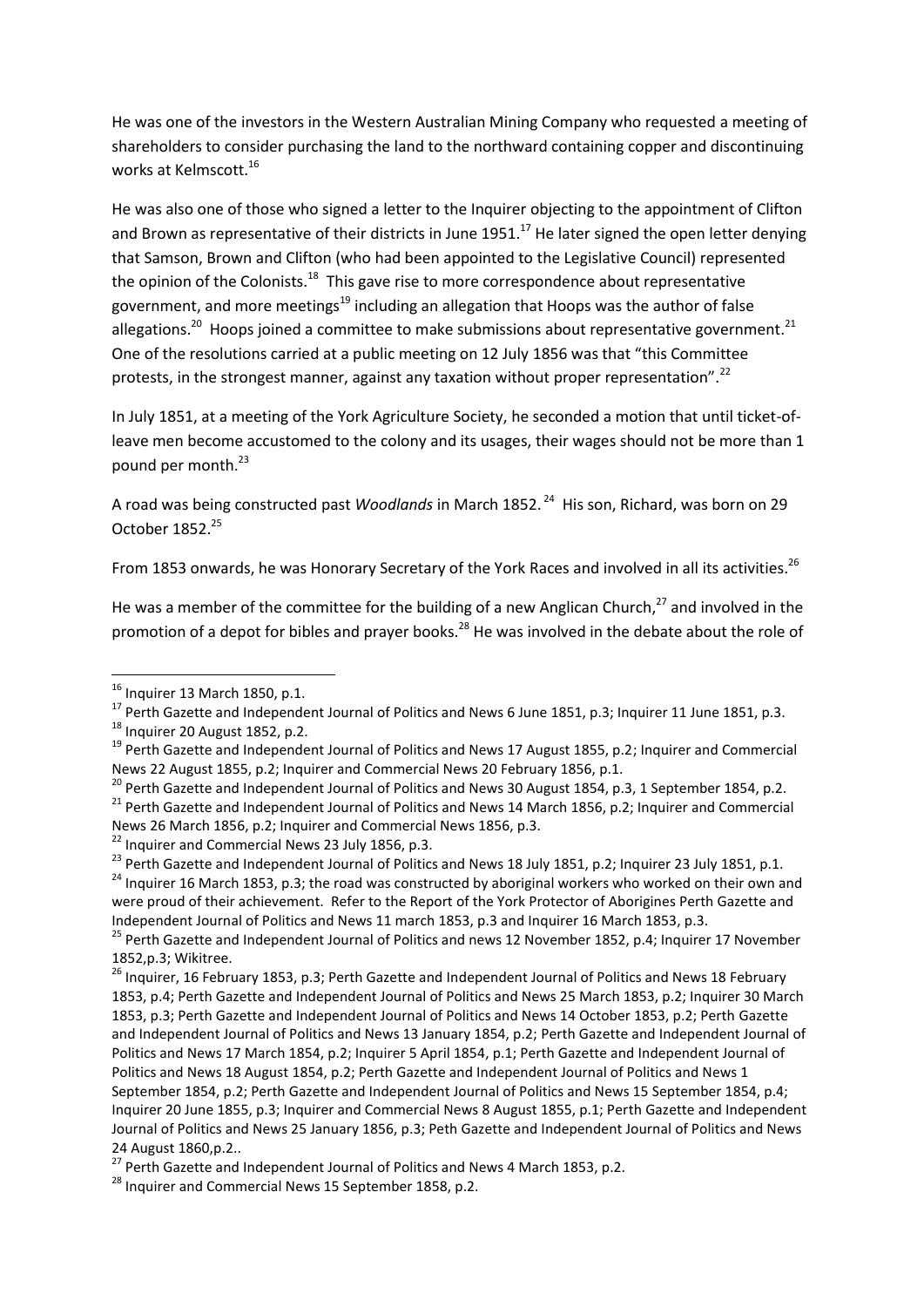religion in education.<sup>29</sup> And he donated one pound for the construction of St John the Baptist's Church at Wilberforce.<sup>30</sup>

In June 1853, he signed a letter with other members of the York Agricultural Society calling for continuation of transportation to the colony.<sup>31</sup> At a meeting of the members of the society on 9 June 1853, he seconded a motion congratulating the Governor and others for good management of the convict population.<sup>32</sup> He co-signed a request for a public meeting to discuss the convict system in July 1855. $^{33}$  He was appointed to the committee in November 1855. $^{34}$ 

In November 1853, he was appointed Honorary Secretary of the York Agricultural Society and from then on was involved in the many activities of the society, despite him being only a lessee.<sup>35</sup>

Belinda Ellen was born in 1854.<sup>36</sup>

On 13 May 1854, in the absence of his father in law, the Resident Magistrate, Hoops chaired a public meeting to deal with the question of female convicts. $37$ 

Margaretta Georgianna was born in 1855.<sup>38</sup>

In June 1857, he advertised for sale York Town Lot 18 (the property south of the current York Palace property) which was still owned by Solomon Cook but had been mortgaged to Frederick Croft.<sup>39</sup> Hoops had presumably acquired the mortgage. He gave his address at the time as being at *Dwoitanuniging*, York.<sup>40</sup>

On 25 November 1859, William Wigmore Hoops Jnr was born.<sup>41</sup>

In 1859, he co-signed an open letter calling for the promotion of a savings bank.<sup>42</sup> x

In July 1860 his tender to repair the road from York towards Northam was accepted. $43$ 

1

<sup>&</sup>lt;sup>29</sup> Inquirer and Commercial News 2 November 1859,p.2.

 $30$  Perth Gazette and independent Journal of Politics and News 3 August 1860, p.2.

 $31$  Inquirer 1 June 1853, p.2.

 $32$  Inquirer 15 June 1853, p.3; Perth Gazette and Independent Journal of Politics and News 17 June 1853, p.2; see also Inquirer 22 June 1853, p.2.

<sup>&</sup>lt;sup>33</sup> Perth Gazette and Independent Journal of Politics and News 6 July 1855, p.2; Perth Gazette and Independent Journal of Politics and News 20 July 1855, p.2; Inquirer and Commercial News 25 July 1855, p.2.

<sup>&</sup>lt;sup>34</sup> Perth Gazette and Independent Journal of Politics and News 9 November 1855, p.3.

<sup>&</sup>lt;sup>35</sup> Inquirer 2 November 1853, p.2; 9 November 1853, p.2; see Perth Gazette and Independent Journal of Politics and News 2 December 1853, p.2; Perth Gazette and Independent Journal of Politics and News 30 June 1854, p.4; Perth Gazette and Independent Journal of Politics and News 30 June 1854, p.2; Inquirer 2 August 1854, p.3; Perth Gazette and Independent Journal of Politics and News 11 August 1854, p.2; Perth Gazette and Independent Journal of Politics and News 22 September 1854, p.2; Perth Gazette and Independent Journal of Politics and News 10 November 1854, p.2; Perth Gazette and Independent Journal of Politics and News 17 November 1854, p.3; Perth Gazette and Independent Journal of Politics and News 29 June 1855, p.2. <sup>36</sup> Wikitree.

<sup>37</sup> Inquirer 17 May 1854, p.2.

<sup>&</sup>lt;sup>38</sup> Wikitree.

<sup>&</sup>lt;sup>39</sup> Landgate Deeds V/325/257: Mortgage dated 1 August 1853 from Solomon Cook of York Miller to Frederick Croft to secure 160 pounds.

 $40$  Inquirer and Commercial News 24 June 1857, p.1.

<sup>41</sup> Wikitree.

<sup>42</sup> Inquirer and Commercial News 26 January 1859, p.4.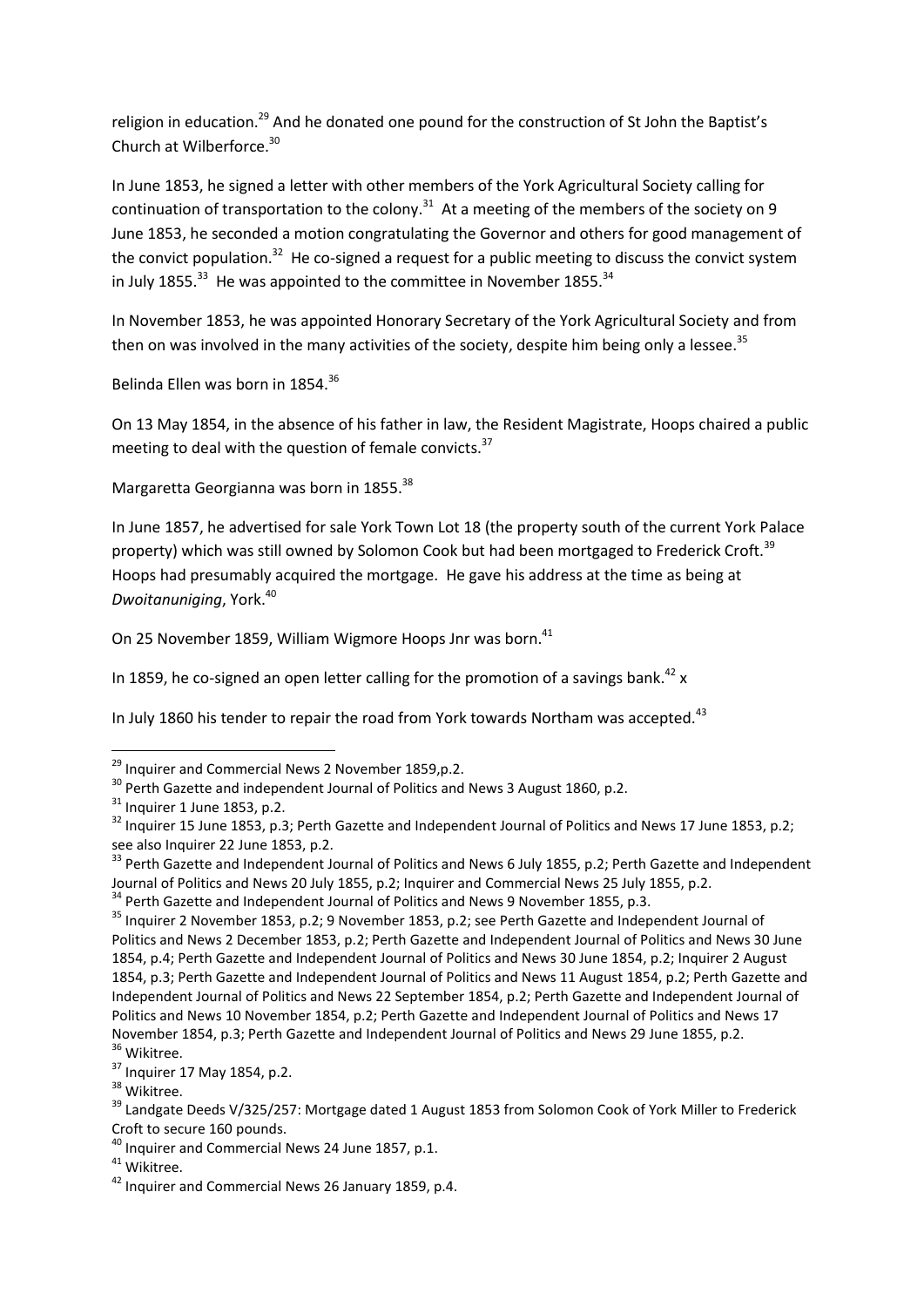From 1861, he was one of those calling for a meeting to consider the erection of a Mechanics Institute.<sup>44</sup> He donated 10 shillings to a building fund for the Mechanics Institute in 1876.<sup>45</sup>

In 1862, the Avon River flooded to such an extent that in York itself, many buildings were swept away.<sup>46</sup> The same flooding might have occurred 4miles north at *Woodlands*. Perhaps this was the reason that a new home was constructed there in about 1864, though the barn was older.<sup>47 48</sup>

While at *Woodlands*, he employed 24 ticket-of-leave men. <sup>49</sup>

In January 1867, on behalf of Hoops, Thomas Bailey advertised a public auction at *Woodlands* of all Hoops' personal possessions, his "STOCK, PRODUCE, FARMING IMPLEMENTS, HOUSEHOLD AND KITCHEN FURNITURE &c, &c, &c". The list goes on to include carts, carpenters' tools a piano and books.<sup>50</sup> As the list appeared to include everything he owned, he was clearly in debt and had to sell everything to settle with his creditors.

Woodlands was advertised as being to let in April 1867.<sup>51</sup> Applicants were to apply to HM Lefroy of Fremantle or to Hoops himself at York. The farm was let to former convict Martin Stone until 1872, and then to Robert Sheehy. At the time both were in a very bad state of repair.  $52$ 

In 1867, Hoops was awarded the contract to carry mail between Guildford and York via Northam, providing a twice weekly service.

He is named a few times in the press in his capacity as executor of various estates.<sup>53</sup> In 1867, Hoops and John Henry Monger Jnr (being executors) and William Dunham were named as defendants in a case brought by Caroline Woods to enforce probate of an estate.<sup>54</sup> She lost and was ordered to pay the costs.

He still described himself as a farmer in August 1867 (in a Memorial supporting the administration of Governor Hampton). 55

In about 1868, he commenced business in York<sup>56</sup>. This was probably at the post office or as post master as Hoops was officially appointed Postmaster at York in 1869.<sup>57</sup> In 1872, his business address was described as being at the "Post Office York".<sup>58</sup>

1

 $^{43}$  Inquirer and Commercial News 18 July 1860, p.3.

<sup>44</sup> Inquirer and Commercial News 24 April 1861, p.1; Perth Gazette and West Australian Times 13 March 1868, p.2.

<sup>&</sup>lt;sup>45</sup> Western Australian Times 24 October 1876, p.3.

<sup>46</sup> Inquirer and Commercial News 30 July 1862, p.2.

<sup>&</sup>lt;sup>47</sup> Daily News 17 November 1883, p.3.

<sup>&</sup>lt;sup>48</sup> Martin Stone thought that the house had been constructed 13 years or so before he became the lessee (that is, in about 1854). Daily News 17 November 1883, p.3.

<sup>&</sup>lt;sup>49</sup> Rica Erickson: Dictionary of Western Australians, p.1524.

<sup>&</sup>lt;sup>50</sup> Inquirer and Commercial News 30 January1867, p.2.

<sup>51</sup> Inquirer and Commercial News 3 April 1867, p.3; Perth Gazette and West Australian Times, 12 April 1867, p.1.

<sup>&</sup>lt;sup>52</sup> Daily News 17 November 1883, p.3.

<sup>&</sup>lt;sup>53</sup> Perth Gazette and Independent Journal of Politics and News 17 January 1862, p.2.

<sup>&</sup>lt;sup>54</sup> Inquirer and Commercial News, 12 June 1867, p.2.

<sup>&</sup>lt;sup>55</sup> Inquirer and Commercial News 14 August 1867, p.2.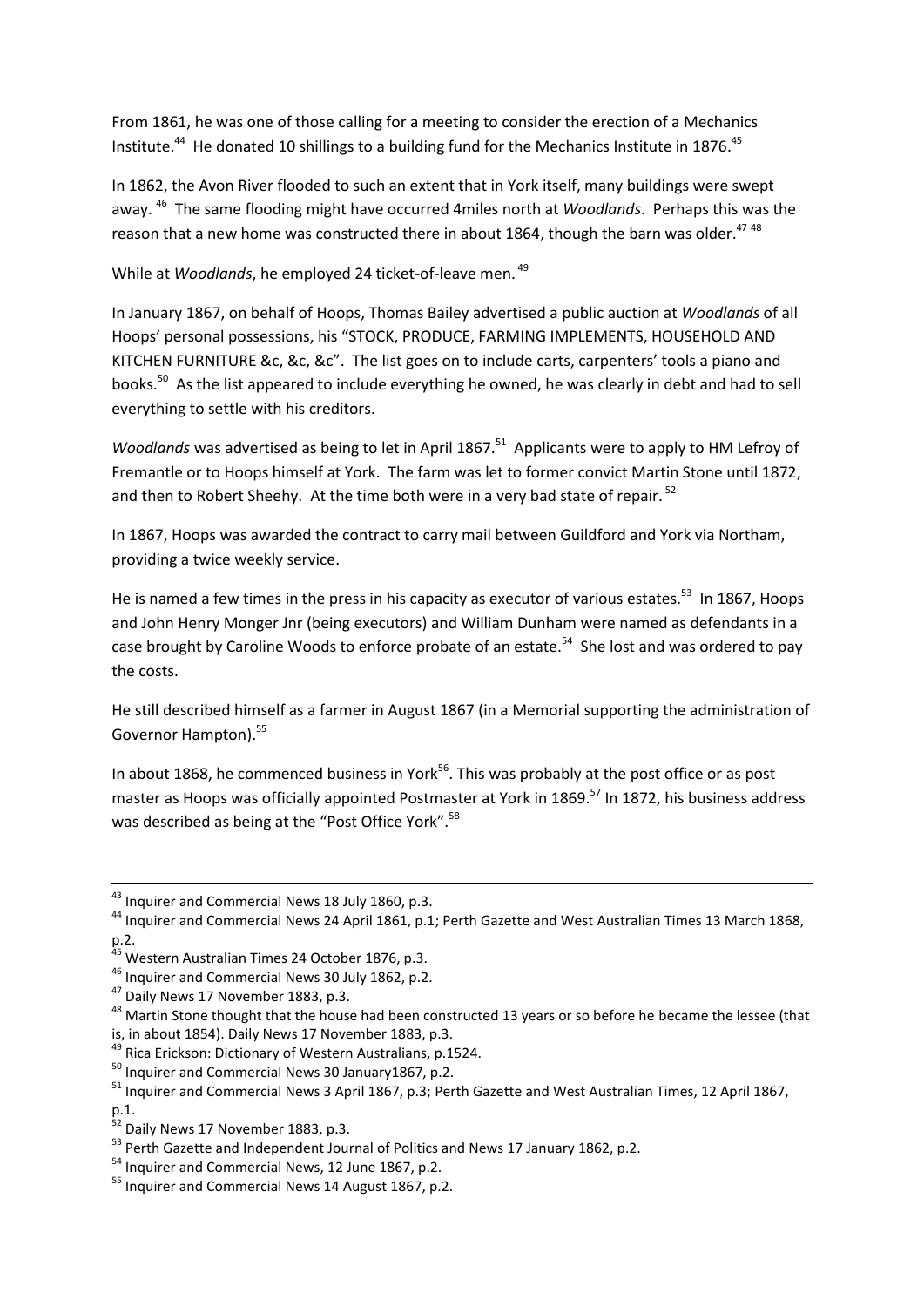On 1 July 1871, he purchased what is now the York Palace Hotel property for 450 pounds.<sup>59</sup> The price indicates it may have already been developed, that is, the shed may have already been there.

He was a member of the York board of education in 1872. <sup>60</sup>

In 1873, his son Richard purchased the property to the south. $61$ 

His daughter Belinda married George Monger on 11 December 1873.<sup>62</sup>

From 1874, he was chairman of the York Road Board<sup>63</sup> and one of two "auditors" of he expenditure on the roads in the York District.<sup>64</sup> He was Chairman of the York Town Council from 1871 to 1873<sup>65</sup> and Chairman of the York Municipal Council in1875.<sup>66</sup>

In 1879, he was one of those who called for a public meeting to consider abolishing the bye-law with reference to driving horses abreast on various roads.<sup>67</sup>

In the late 1870s, his son William became manager of the store. <sup>68</sup> Then in 1881, Hoops (the father) retired and handed his business over to William, who is described as "WL" Hoops, <sup>69</sup> being William Lockyer Hoops.<sup>70</sup> This indicates that William Wigmore Hoops Jnr had changed his name to avoid confusion with his father. Three years later, the son described himself as "WS" Hoops.<sup>71</sup>

The store sold "a large and assorted Stock of Seasonable Goods" and advertised "Cash, Sandalwood, Gum, Hay, Barley, Oats, Hides, Kangaroo Skins and all descriptions of Colonial Produce bought for cash or in exchange".<sup>72</sup>

Hoops' business was remembered by the Eastern Districts Chronicle in a 1921 article:

In those days the York Post Office stood upon the site that is now occupied by the Palace Hotel, the postmaster being Mr. William Hoops, one of whose daughters (Mrs. Stokes) was postmistress at East Perth a few years ago. <sup>73</sup>

**.** 

 $56$  Eastern Districts Chronicle 23 December 1881, p.2 which says he had been in business in the town for "a period of over 13 years".

<sup>57</sup> 'York Post Office & Telephone Exchange' notes for tourist bureau guide, in Buildings Sites Accommodation Heritage York Post Office, Australia Post File 049-A97 (1997-98).

<sup>58</sup> Herald 27 April 1872, p.1.

<sup>&</sup>lt;sup>59</sup> Landgate Deeds VII/54/449: Conveyance John Lott to William Wigmore Hoops for 450 pounds.

<sup>&</sup>lt;sup>60</sup> Rica Erickson: Dictionary of Western Australians, p.1524.

<sup>&</sup>lt;sup>61</sup> Landgate Deeds VII/136/1048: Conveyance 19 August 1873 Henry Stevens to Richard Hoops for 190 pounds

<sup>&</sup>lt;sup>62</sup> Perth Gazette and West Australian Times 19 December 1873, p.2.

<sup>&</sup>lt;sup>63</sup> Rica Erickson: Dictionary of Western Australians, p.1524.

<sup>&</sup>lt;sup>64</sup> Perth Gazette and West Australian Times 9 January 1874, p.2; West Australian 18 January 1881, p.1.

<sup>&</sup>lt;sup>65</sup> Bicentennial Dictionary.

<sup>&</sup>lt;sup>66</sup> Rica Erickson: Dictionary of Western Australians, p.1524.

<sup>&</sup>lt;sup>67</sup> Eastern Districts Chronicle 12 July 1879, p.2.

<sup>68</sup> Eastern Districts Chronicle 23 December 1881, p.2.

<sup>69</sup> Eastern Districts Chronicle 23 December 1881, p.2.

<sup>&</sup>lt;sup>70</sup> Rica Erickson: Dictionary of Western Australians, p.1524.

 $71$  West Australian 16 October 1884, p.1.

<sup>72</sup> Eastern Districts Chronicle 23 December 1881, p.2.

<sup>73</sup> Eastern Districts Chronicle, 24 June 1921 p.3.